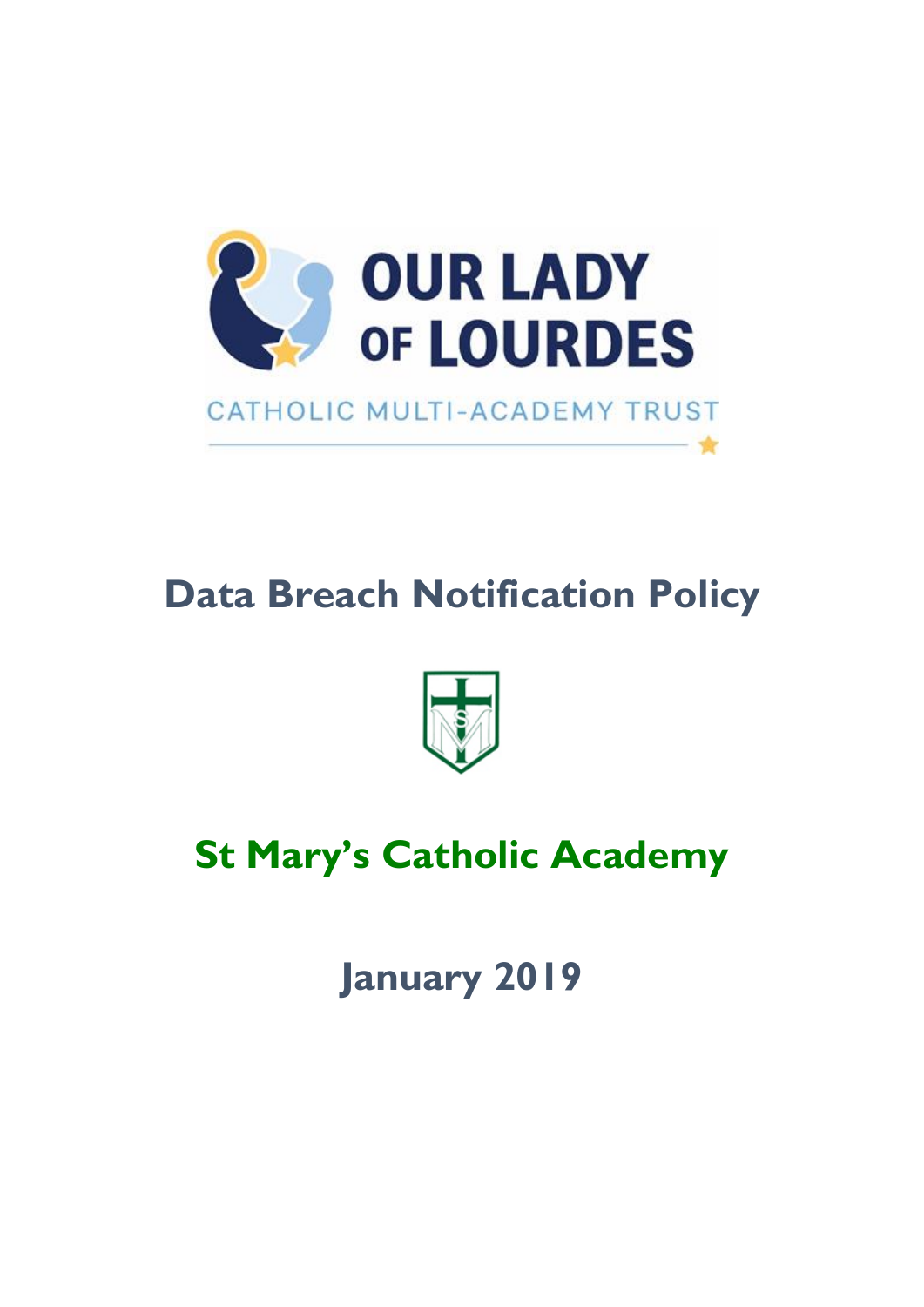Our Lady of Lourdes Catholic Multi-Academy Trust - Company Number: 7743523 Registered Office: 1<sup>st</sup> Floor, Loxley House, Riverside Business Park, Tottle Road, Nottingham NG2 IRT

## **Contents**

1 Policy Statement 2 About this Policy 3 Definition of Data Protection Terms 4 Identifying a Data Breach 5 Internal Communications 6 External Communications 7 Producing an ICO Breach Notification Report 8 Evaluation & Response

ANNEX 1 ICO Breach Notification Report ANNEX 2 Definition of Terms

#### **Trust Mission Statement**

We are a partnership of Catholic schools and our aim is to provide the very best Catholic education for all in our community and so improve life chances through spiritual, academic and social development.

We will achieve this by:

- Placing the life and teachings of Jesus Christ at the centre of all that we do
- Following the example of Our Lady of Lourdes by nurturing everyone so that we can all make the most of our God given talents
- Working together so that we can all achieve our full potential, deepen our faith and know that God loves us
	- Being an example of healing, compassion and support for the most vulnerable in our society

#### *1 Corinthians 14: 40 (GNT)*

*Everything must be done in a proper and orderly way*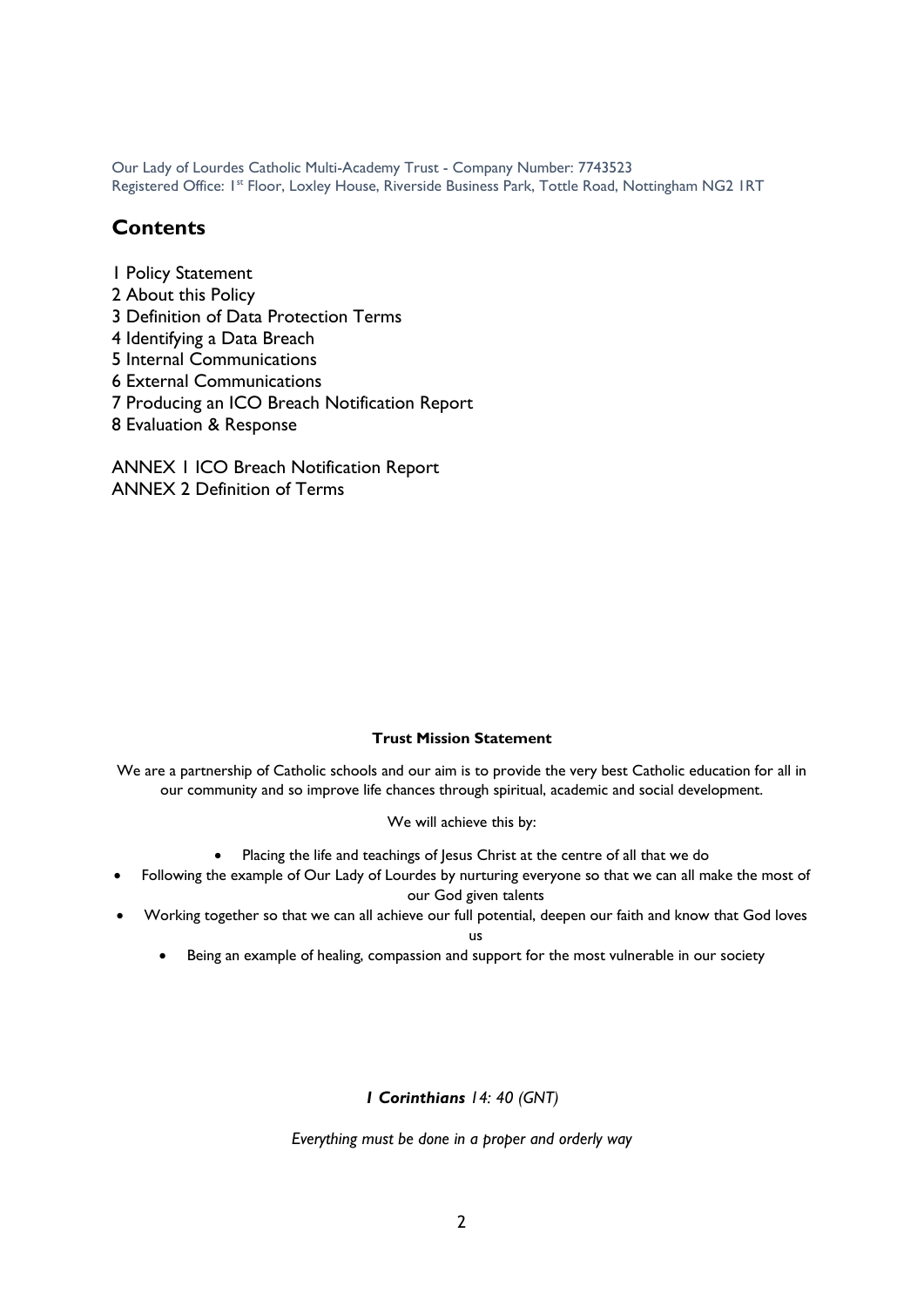#### **1 Policy Statement**

- 1.1 St Mary's is committed to the protection of all **personal data** and **special category personal data** for which we are the **data controller**.
- 1.2 The law imposes significant fines for failing to lawfully **process** and safeguard **personal data** and failure to comply with this policy may result in those fines being applied.
- 1.3 All members of our **workforce** must comply with this policy when **processing personal data** on our behalf. Any breach of this policy may result in disciplinary or other action.

#### **2 About this policy**

- 2.1 This policy informs all of our **workforce** on dealing with a suspected or identified data security breach.
- 2.2 In the event of a suspected or identified breach, the school must take steps to minimise the impact of the breach and prevent the breach from continuing or reoccurring.
- 2.3 Efficient internal management of any breach is required, to ensure swift and appropriate action is taken and confidentiality is maintained as far as possible.
- 2.4 The School must also comply with its legal and contractual requirements to notify other organisations including the Information Commissioners Office ("the ICO") and where appropriate **data subjects** whose **personal data** has been affected by the breach. This includes any communications with the press.
- 2.5 Failing to appropriately deal with and report data breaches can have serious consequences for the School and for **data subjects** including:
	- 2.5.1 identity fraud, financial loss, distress or physical harm;
	- 2.5.2 reputational damage to the Trust and School.
	- 2.5.3 fines imposed by the ICO.

#### **3 Definition of data protection terms**

3.1 All defined terms in this policy are indicated in **bold** text, and a list of definitions is included in Annex 2 to this policy.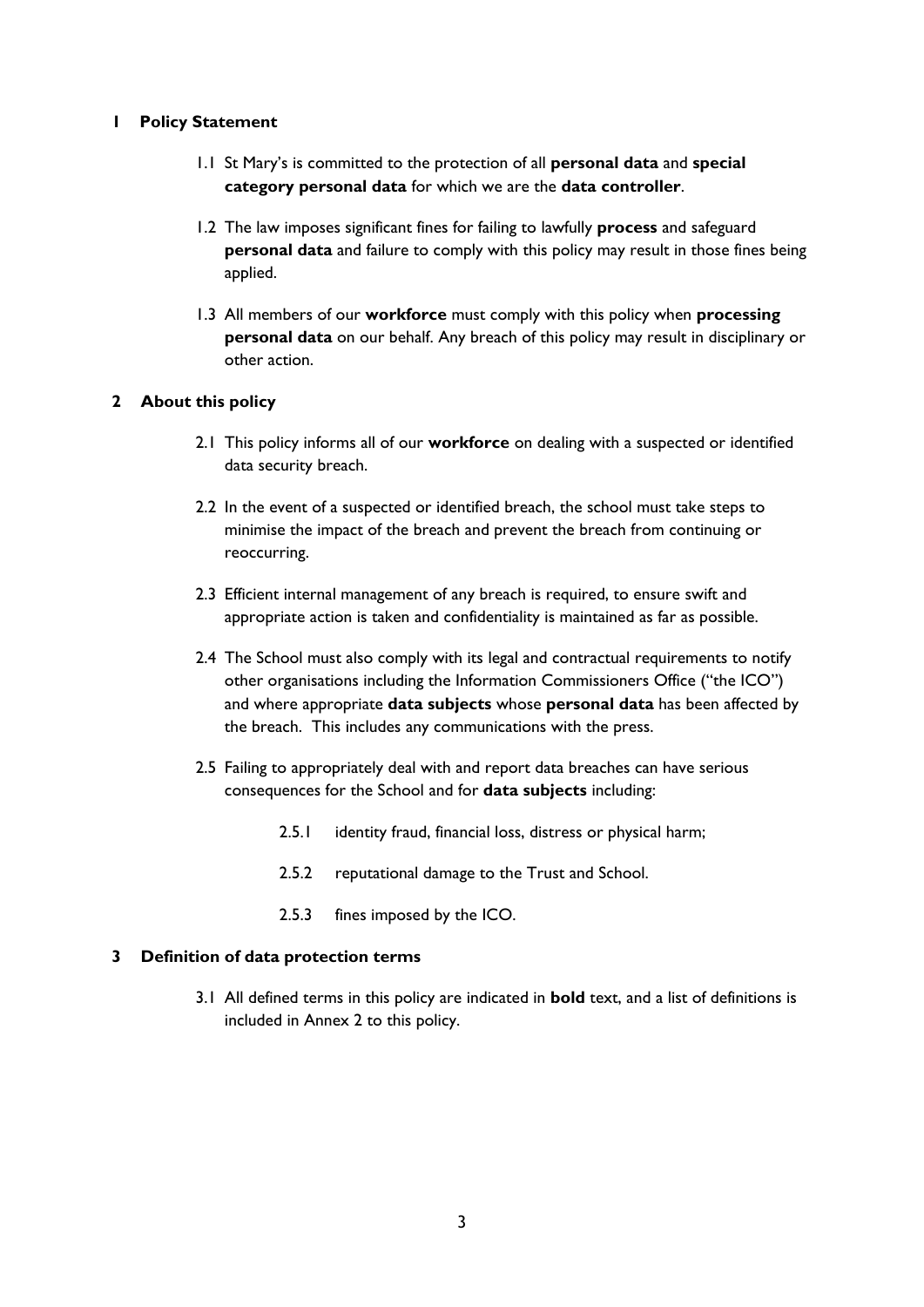#### **4 Identifying a Data Breach**

- 4.1 A data breach is a **breach of security** leading to the accidental or unlawful destruction, loss, alteration, unauthorised disclosure of, or access to, **personal data**.
- 4.2 This could be the result of a breach of cyber security, such as a hack or virus, or it could be the result of a breach of physical security such as loss or theft of a mobile device or paper records. A data breach includes loss of data and so does not have to be the result of a conscious effort of a third party to access the data. Some examples of potential data breaches are listed below:
	- 4.2.1 Leaving a mobile device on a train;
	- 4.2.2 Theft of a bag containing paper documents;
	- 4.2.3 Destruction of the only copy of a document; and
	- 4.2.4 Sending an email or attachment to the wrong recipient; and
	- 4.2.5 Using an unauthorised email address to access personal data; and
	- 4.2.6 Leaving paper documents containing personal data in a place accessible to other people.

#### **5 Internal Communication**

#### **Reporting a data breach upon discovery**

5.1 If any member of our **workforce** suspects, or becomes aware, that a data breach may have occurred (either by them, another member of our **workforce**, a **data processor**, or any other individual) then they must contact the Data Protection Officer ("the DPO"), Academy/School GDPR Lead & Headteacher immediately at:

DPO Karen Rich [DPO@ololcatholicmat.co.uk](mailto:DPO@ololcatholicmat.co.uk)

School GDPR Lead [patricia.carnell@smca.nottingham.sch.uk](mailto:patricia.carnell@smca.nottingham.sch.uk)

School Headteacher [headteacher@smca.nottingham.sch.uk](mailto:headteacher@smca.nottingham.sch.uk)

- 5.2 The data breach may need to be reported to the ICO, and notified to **data subjects**. This will depend on the risk to **data subjects**. The DPO must always be consulted in making a decision as to whether to report a data breach to the ICO. Initial investigations will inform as to whether the data breach should be reported.
- 5.3 If it is considered to be necessary to report a data breach to the ICO then the School must do so within 72 hours of discovery of the breach.
- 5.4 The School may also be contractually required to notify other organisations of the breach within a period following discovery.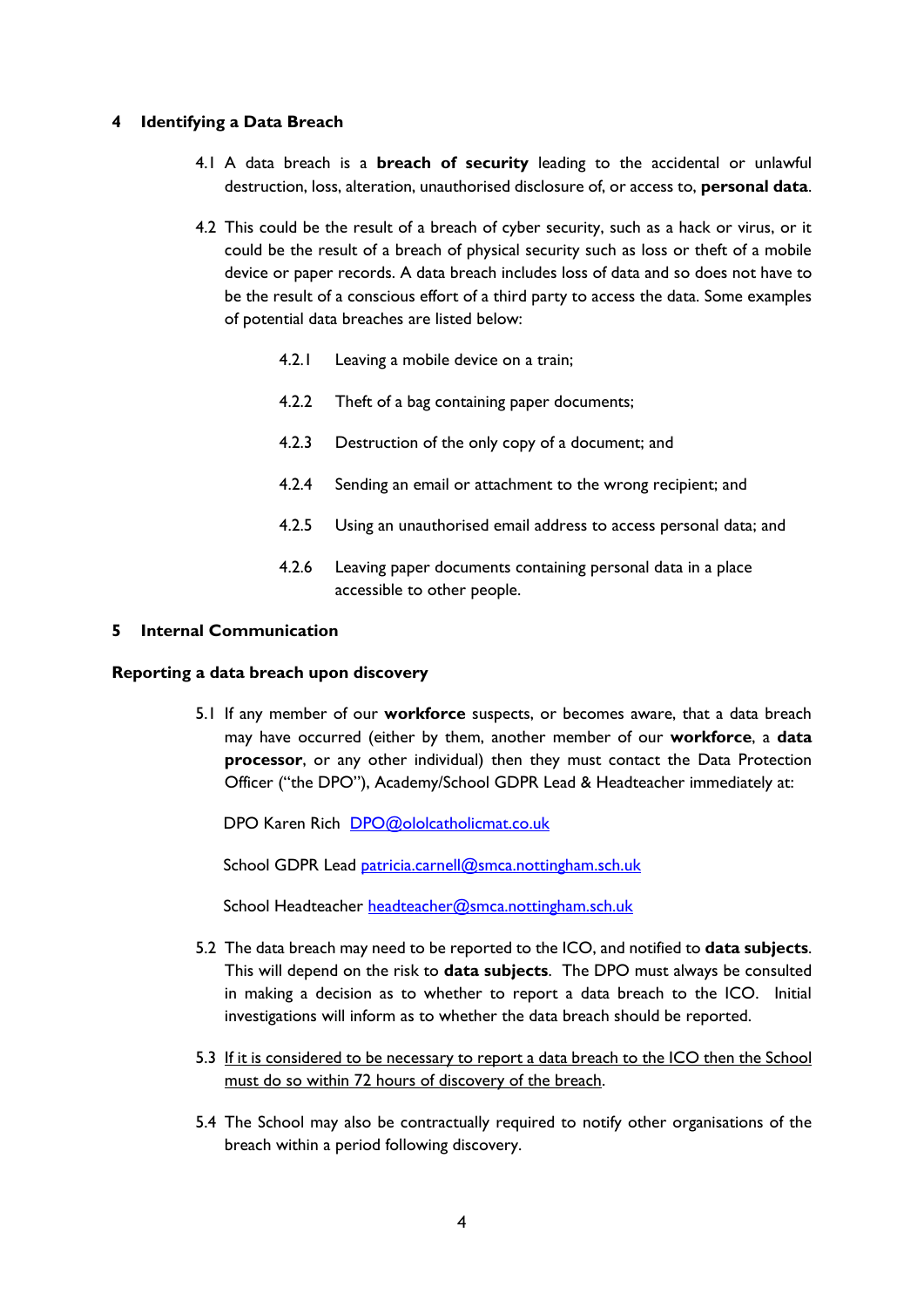- 5.5 It is therefore critically important that whenever a member of our **workforce** suspects that a data breach has occurred, this is reported internally to the DPO, School GDPR Lead & Headteacher immediately.
- 5.6 Members of our **workforce** who fail to report a suspected data breach could face disciplinary or other action.

#### **Investigating a suspected data breach**

5.7 In relation to any suspected data breach the following steps must be taken as soon as possible. These do not have to be carried out as individual tasks, and the most appropriate way of dealing with any breach will depend on the nature of the breach and the information available at any time.

#### *Breach minimisation:*

- 5.8 The first step must always be to identify how the data breach occurred, the extent of the data breach, and how this can be minimised. The focus will be on containing any data breach, and recovering any **personal data**. Relevant departments must be involved, such as IT, to take technical and practical steps where appropriate to minimise the breach. Appropriate measures may include:
	- 5.8.1 remote deactivation of mobile devices (if possible);
	- 5.8.2 shutting down IT systems (if possible);
	- 5.8.3 contacting individuals to whom the information has been disclosed and asking them to delete the information; and
	- 5.8.4 recovering lost data.

#### *Breach investigation:*

- 5.9 When the School has taken appropriate steps to minimise the extent of the data breach it must commence an investigation as soon as possible to understand how and why the data breach occurred. This is critical to ensuring that a similar data breach does not occur again and to enable steps to be taken to prevent this from occurring.
- 5.10 Technical steps are likely to include investigating, using IT forensics where appropriate, to examine processes, networks and systems to discover:
	- 5.10.1 what data/systems were accessed;
	- 5.10.2 how the access occurred;
	- 5.10.3 how to fix vulnerabilities in the compromised processes or systems;
	- 5.10.4 how to address failings in controls or processes.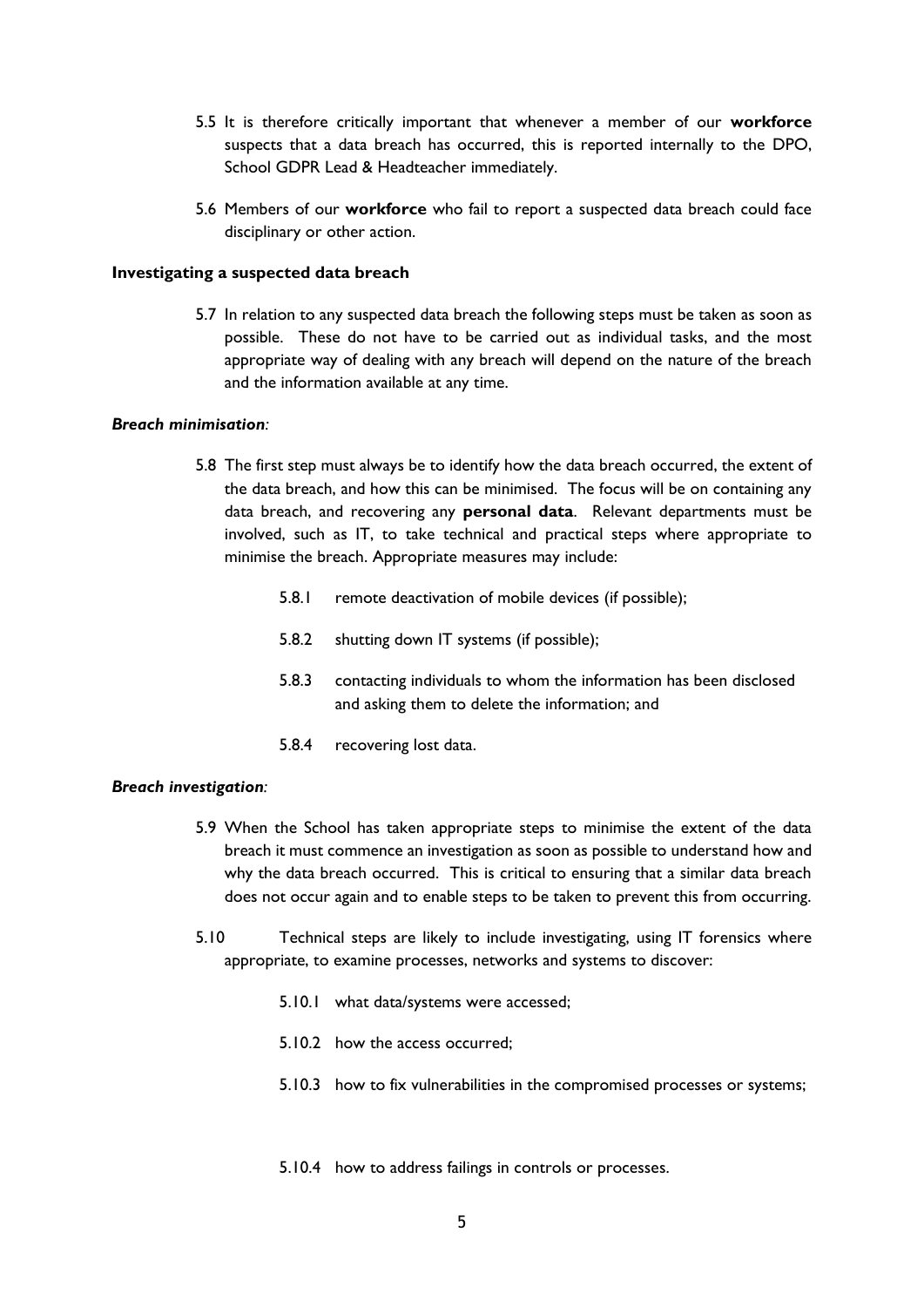5.11 Other steps are likely to include discussing the matter with individuals involved to appreciate exactly what occurred and why, and reviewing policies and procedures.

#### *Breach analysis:*

- 5.12 In order to determine the seriousness of a data breach and its potential impact on **data subjects**, and so as to inform the School as to whether the data breach should be reported to the ICO and notified to **data subjects**, it is necessary to analyse the nature of the data breach.
- 5.13 Such an analysis must include:
	- 5.13.1 the type and volume of **personal data** which was involved in the data breach;
	- 5.13.2 whether any **special category personal data** was involved;
	- 5.13.3 the likelihood of the **personal data** being accessed by unauthorised third parties;
	- 5.13.4 the security in place in relation to the **personal data**, including whether it was encrypted;
	- 5.13.5 the risks of damage or distress to the **data subject**.
- 5.14 The breach notification form annexed to this policy must be completed in every case of a suspected breach, and retained securely, whether or not a decision is ultimately made to report the data breach. This will act as evidence as to the considerations of the School in deciding whether or not to report the breach.

#### **6 External communication**

6.1 Related external communication is to be managed and overseen by the DPO in liaison with the School GDPR Lead & Headteacher.

#### *Law Enforcement*

- 6.2 The DPO in liaison with the School GDPR Lead & Headteacher will assess whether the data breach incident requires reporting to any law enforcement agency, including the police. This will be informed by the investigation and analysis of the data breach, as set out above.
- 6.3 DPO in liaison with the School GDPR Lead & Headteacher shall coordinate communications with any law enforcement agency.

#### *Other organisations*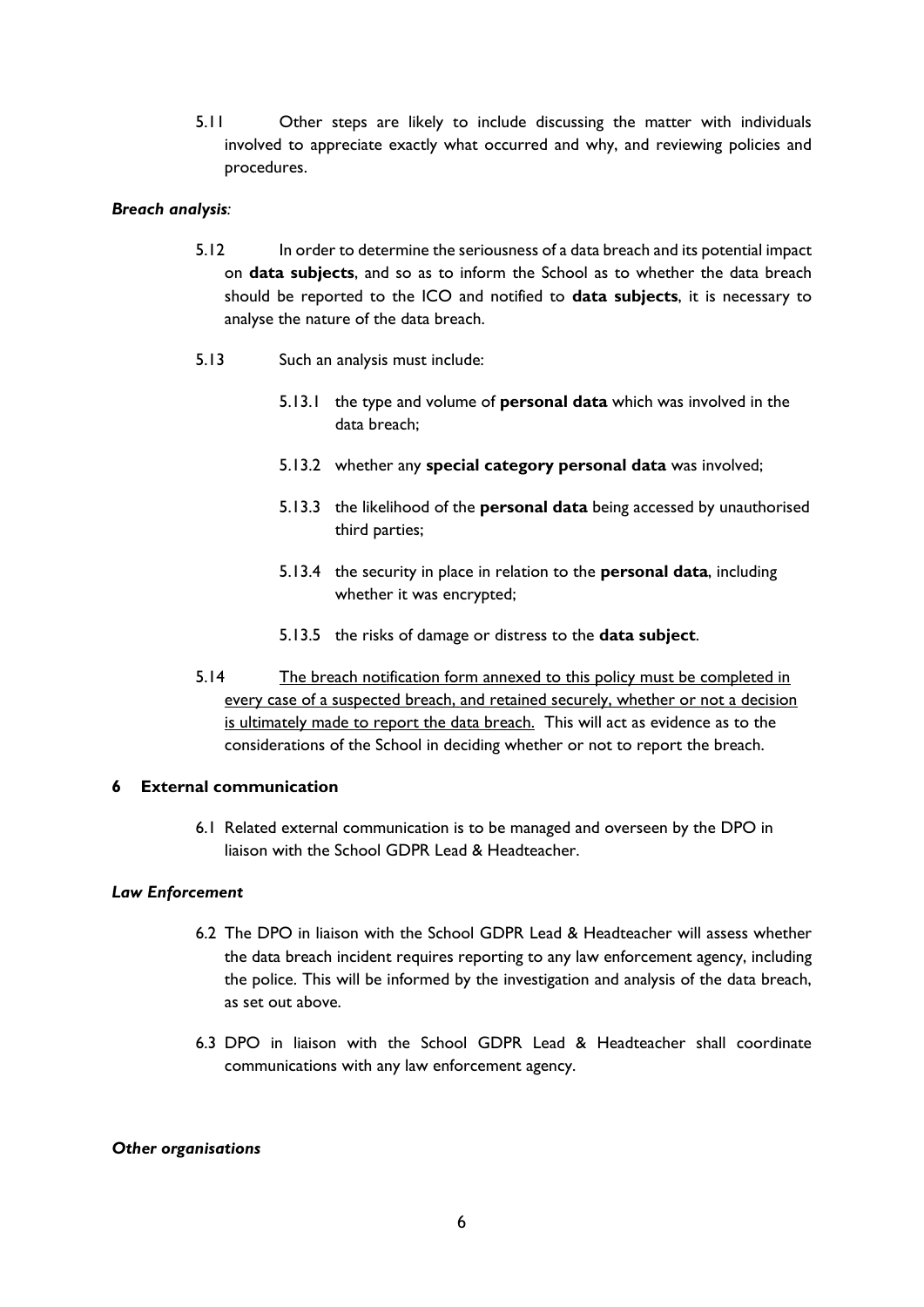- 6.4 If the data breach involves **personal data** which we process on behalf of other organisations then we may be contractually required to notify them of the data breach.
- 6.5 The School will identify as part of its investigation of the data breach whether or not this is the case and any steps that must be taken as a result.

#### *Information Commissioner's Office*

- 6.6 If School is the **data controller** in relation to the **personal data** involved in the data breach, which will be the position in most cases, then the School has 72 hours to notify the ICO if the data breach is determined to be notifiable.
- 6.7 A data breach is notifiable unless it is unlikely to result in a risk to the rights and freedoms of any individual. The [DPO] will make an assessment of the data breach against the following criteria taking into account the facts and circumstances in each instance:
	- 6.7.1 the type and volume of **personal data** which was involved in the data breach;
	- 6.7.2 whether any **special category personal data** was involved;
	- 6.7.3 the likelihood of the **personal data** being accessed by unauthorised third parties;
	- 6.7.4 the security in place in relation to the **personal data**, including whether it was encrypted;
	- 6.7.5 the risks of damage or distress to the **data subject**.
- 6.8 If a notification to the ICO is required then see part 7 of this policy below.

#### *Other supervisory authorities*

6.9 If the data breach occurred in another country or involves data relating to data subjects from different countries then the [DPO] will assess whether notification is required to be made to supervisory authorities in those countries.

*Data subjects*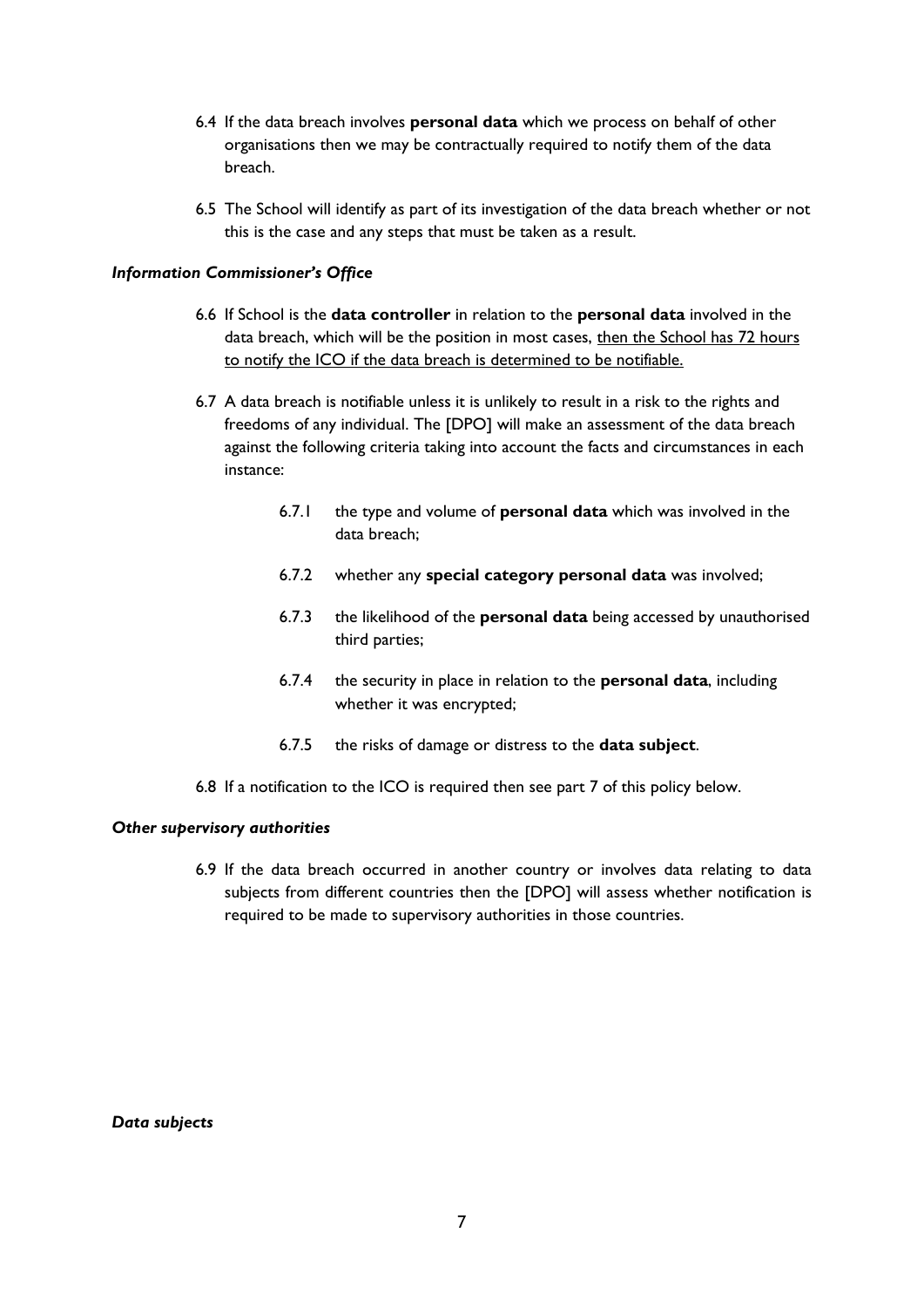- 6.10 When the data breach is likely to result in a high risk to the rights and freedoms of the **data subjects** then the **data subject** must be notified without undue delay. This will be informed by the investigation of the breach by the School.
- 6.11 The communication will be coordinated by the DPO in liaison with the School GDPR Lead & Headteacher and will include at least the following information:
	- 6.11.1 a description in clear and plain language of the nature of the data breach;
	- 6.11.2 the name and contact details of the DPO/School GDPR Lead/Headteacher;
	- 6.11.3 the likely consequences of the data breach;
	- 6.11.4 the measures taken or proposed to be taken by the school to address the data breach including, where appropriate, measures to mitigate its possible adverse effects.
- 6.12 There is no legal requirement to notify any individual if any of the following conditions are met:
	- 6.12.1 appropriate technical and organisational protection measures had been implemented and were applied to the data affected by the data breach, in particular, measures which render the data unintelligible to unauthorised persons (e.g. encryption);
	- 6.12.2 measures have been taken following the breach which ensure that the high risk to the rights and freedoms of the data subject is no longer likely to materialise;
	- 6.12.3 it would involve disproportionate effort to contact individuals. In which case a public communication or similar equally effective measure of communication to the data subjects shall be issued.
- 6.13 For any data breach, the ICO may mandate that communication is issued to **data subjects**, in which case such communication must be issued.

#### *Press*

- 6.14 Staff shall not communicate directly with the press and shall treat all potential data breaches as confidential unless otherwise instructed in writing by the DPO.
- 6.15 Data breach-related press enquiries shall be directed to the DPO.

#### **7 Producing an ICO Breach Notification Report**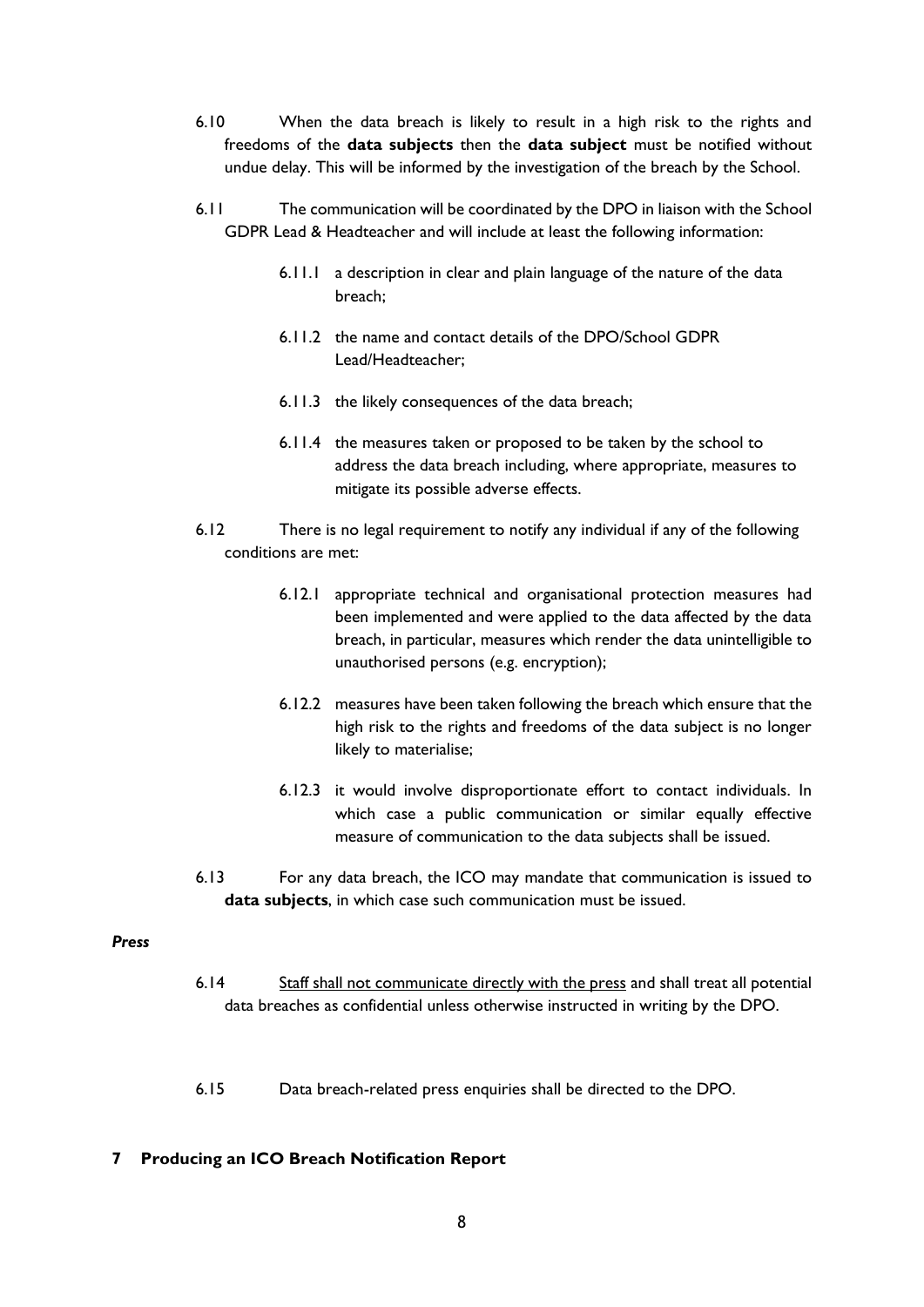- 7.1 All members of our **workforce** are responsible for sharing all information relating to a data breach with the DPO/Academy/School GDPR Lead/Headteacher, which will enable the annexed Breach Notification Report Form to be completed.
- 7.2 When completing the attached Breach Notification Report Form all mandatory (\*) fields must completed, and as much detail as possible should be provided.
- 7.3 The DPO may require individuals involved in relation to a data breach to each complete relevant parts of the Breach Notification Form as part of the investigation into the data breach.
- 7.4 If any member of our **workforce** is unable to provide information when requested by the DPO then this should be clearly reflected in the Breach Notification Form together with an indication as to if and when such information may be available.
- 7.5 In the wake of a data protection breach, swift containment and recovery of the situation is vital. Every effort should be taken to minimise the potential impact on affected individuals, and details of the steps taken to achieve this should be included in this form.
- 7.6 The ICO requires that the School send the completed Breach Notification Form to casework@ico.org.uk, with 'DPA breach notification form' in the subject field, or by post to: The Information Commissioner's Office, Wycliffe House, Water Lane, Wilmslow, Cheshire SK9 5AF.

#### **8 Evaluation and response**

- 8.1 Reporting is not the final step in relation to a data breach. The School will seek to learn from any data breach.
- 8.2 Therefore, following any breach an analysis will be conducted as to any steps that are required to prevent a breach occurring again. This might involve a step as simple as emailing all relevant members of our **workforce** to reinforce good practice, or providing additional training, or may in more serious cases require new technical systems and processes and procedures to be put in place.

| Date Issued    | June 2021                                       |
|----------------|-------------------------------------------------|
| Date of Review | <b>June 2022</b>                                |
| Reviewer       | Karen Rich / OLoL Trust                         |
| Author         | Browne Jacobson template – edited by Karen Rich |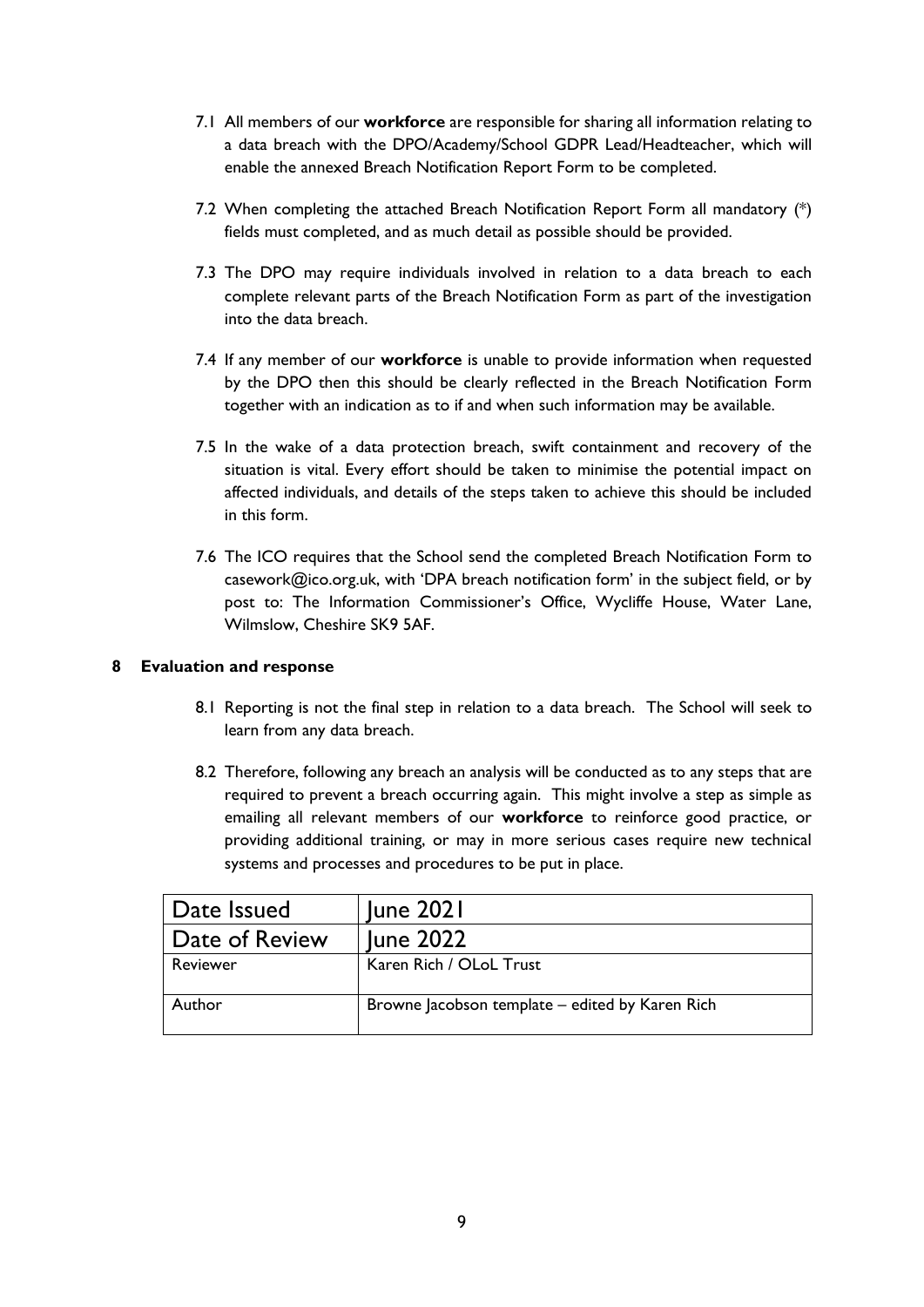## **ANNEX 1 – ICO Breach Notification Report**

## **1. Organisation Details**

| Name of Organisation                                      |  |
|-----------------------------------------------------------|--|
| Data controller's registration<br>number (if applicable). |  |
| <b>DPO</b>                                                |  |
| Academy/School Contact Details                            |  |

### **2. Details of the data protection breach**

Set out the details of the breach and ensure that all mandatory  $(*)$  fields are completed.

| * When did the incident happen?<br>(b) | (a) | * Please describe the incident in as much detail as possible. |
|----------------------------------------|-----|---------------------------------------------------------------|
|                                        |     |                                                               |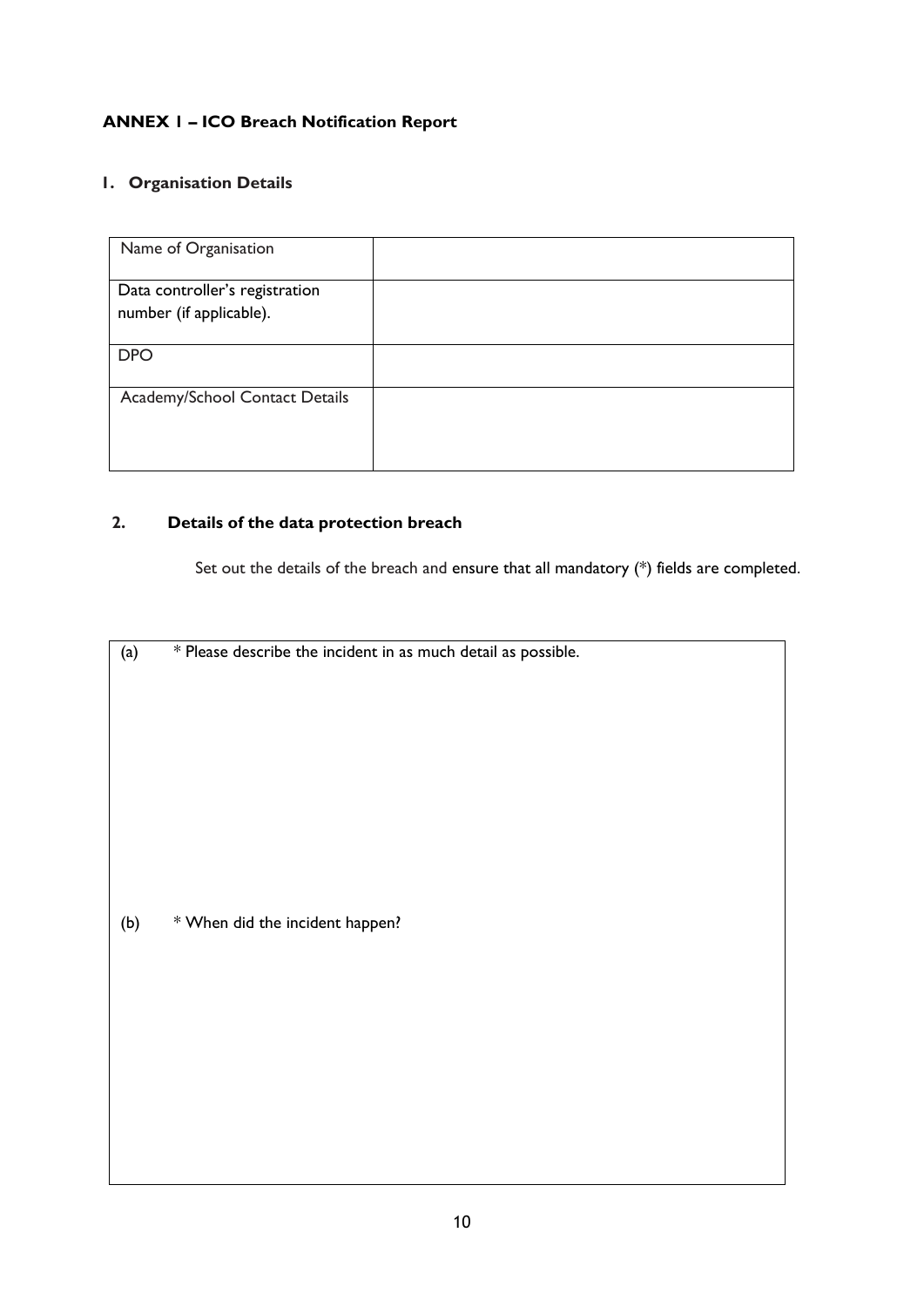(c) \* How did the incident happen?

(d) If there has been a delay in reporting the incident to the ICO please explain your reasons for this.

(e) What measures did the organisation have in place to prevent an incident of this nature occurring?

(f) Please provide extracts of any policies and procedures considered relevant to this incident, and explain which of these were in existence at the time this incident occurred. Please provide the dates on which they were implemented.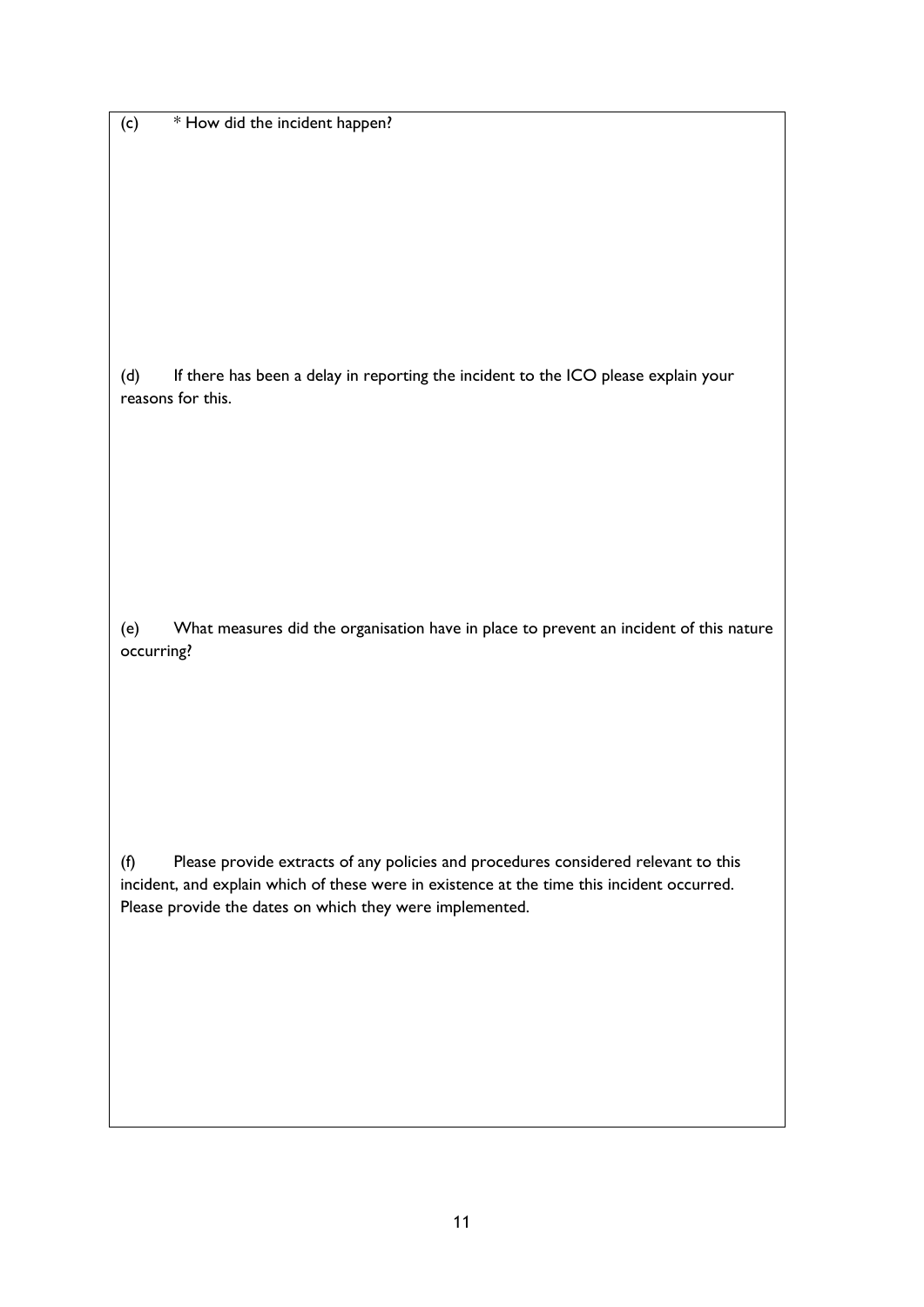#### **3. Details of the Personal Data placed at risk**

Set out the details of the personal data placed at risk as a result of the breach and ensure that all mandatory (\*) fields are completed.

(a) \* What personal data has been placed at risk? Please specify if any financial or special category (sensitive) personal data has been affected and provide details of the extent.

(b) \* How many individuals have been affected?

(c) \* Are the affected individuals aware that the incident has occurred?

(d) \* What are the potential consequences and adverse effects on those individuals?

(e) Have any affected individuals complained to the School / Trust about the incident?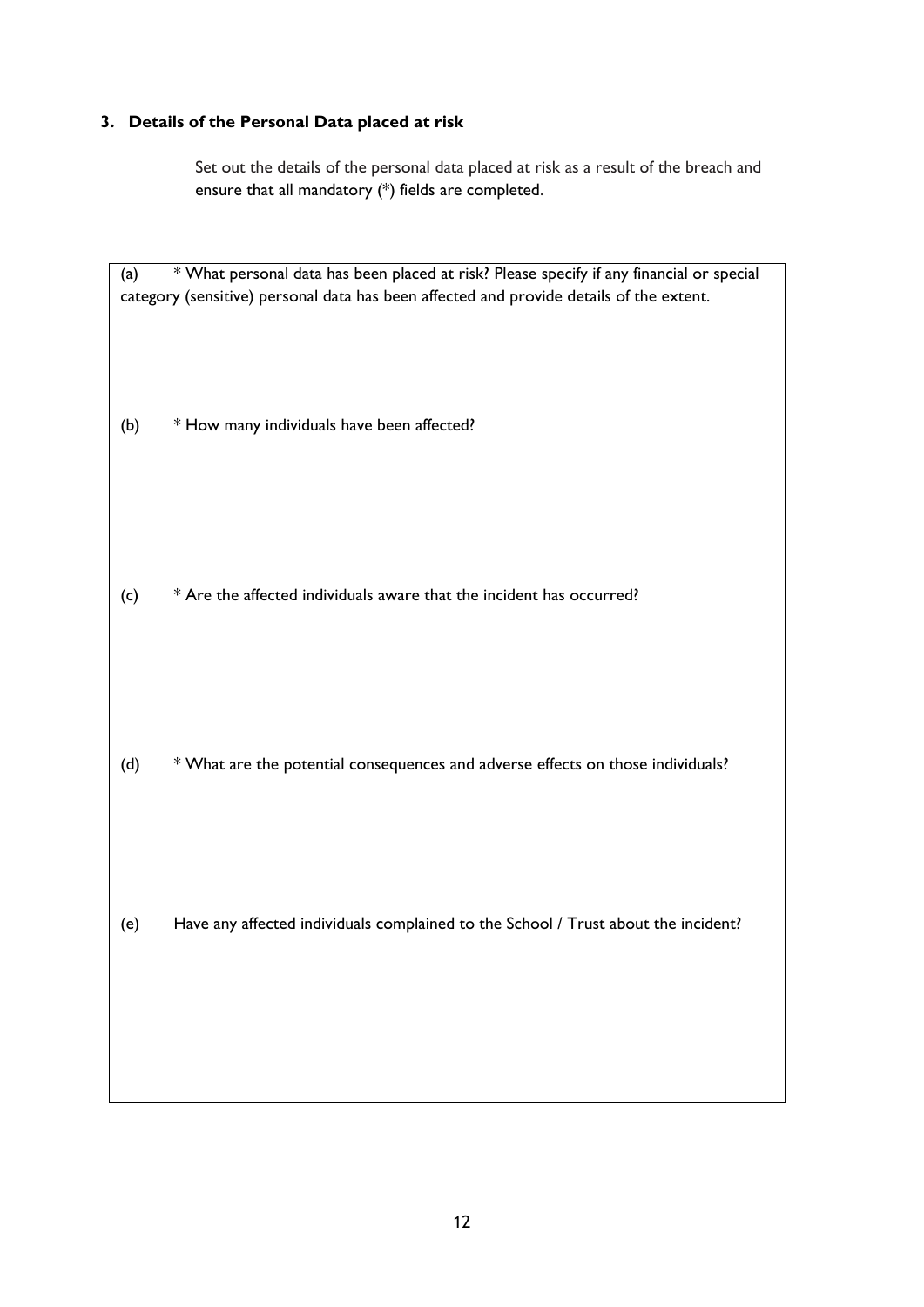### **4. Containment and recovery**

Set out the details of any steps the School / Trust has taken to contain the breach and/or to recover the personal data and ensure that all mandatory (\*) fields are completed.

| * Has the [Trust/Academy/School] taken any action to minimise/mitigate the effect on<br>(a)<br>the affected individuals? If so, please provide details. |
|---------------------------------------------------------------------------------------------------------------------------------------------------------|
|                                                                                                                                                         |
|                                                                                                                                                         |
| * Has the data placed at risk now been recovered? If so, please provide details of how<br>(b)<br>and when this occurred.                                |
|                                                                                                                                                         |
|                                                                                                                                                         |
| What steps has the School taken to prevent a recurrence of this incident?<br>(c)                                                                        |
|                                                                                                                                                         |
|                                                                                                                                                         |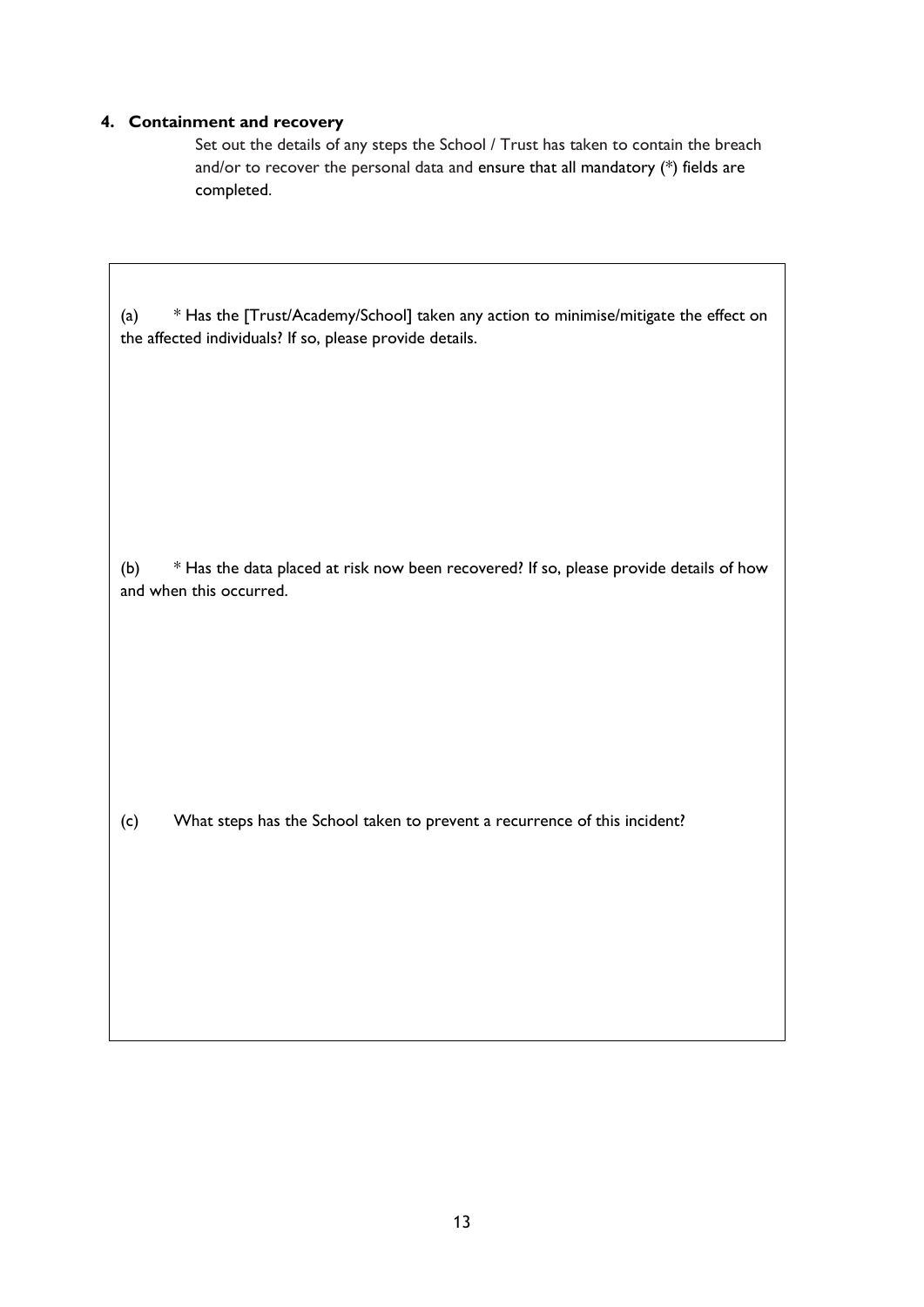#### **5. Training and guidance**

Set out the details of any steps the School has taken to contain the breach and/or to recover the personal data and ensure that all mandatory (\*) fields are completed.

(a) As the data controller, does the School provide its staff with training on the requirements of Data Protection Legislation? If so, please provide any extracts relevant to this incident here.

(b) Please confirm if training is mandatory for all staff. Had the staff members involved in this incident received training and if so when?

(c) As the data controller, does the School provide any detailed guidance to staff on the handling of personal data in relation to the incident you are reporting? If so, please provide any extracts relevant to this incident here.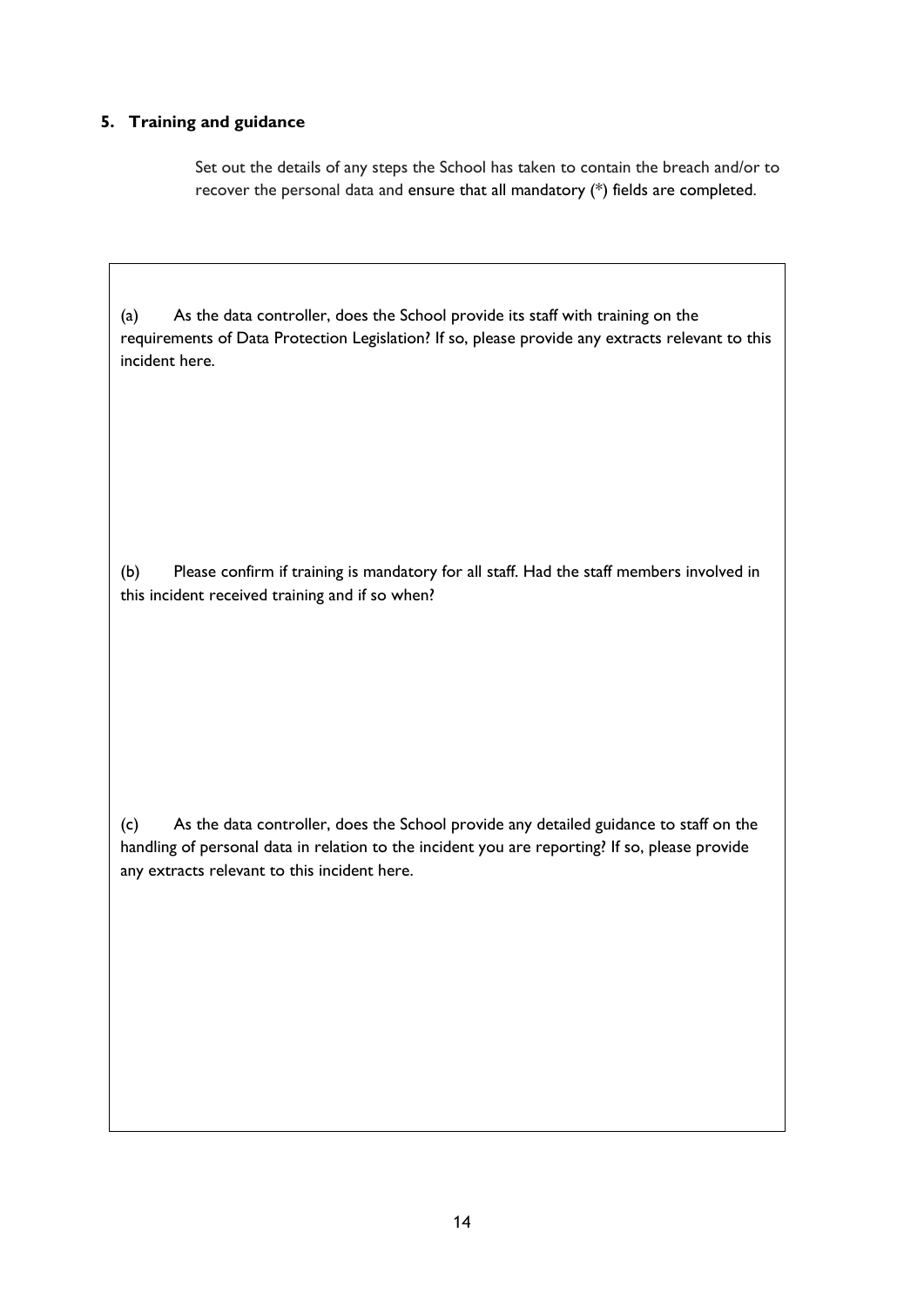#### **6. Previous contact with the ICO**

(a) \* Have you reported any previous incidents to the ICO in the last two years?

#### YES / NO

(b) If the answer to the above question is yes, please provide: brief details, the date on which the matter was reported and, where known, the ICO reference number.

#### **7. Miscellaneous**

(a) Have you notified any other (overseas) data protection authorities about this incident? If so, please provide details.

(b) Have you informed the Police about this incident? If so, please provide further details and specify the Force concerned.

(c) Have you informed any other regulatory bodies about this incident? If so, please provide details.

(d) Has there been any media coverage of the incident? If so, please provide details of this.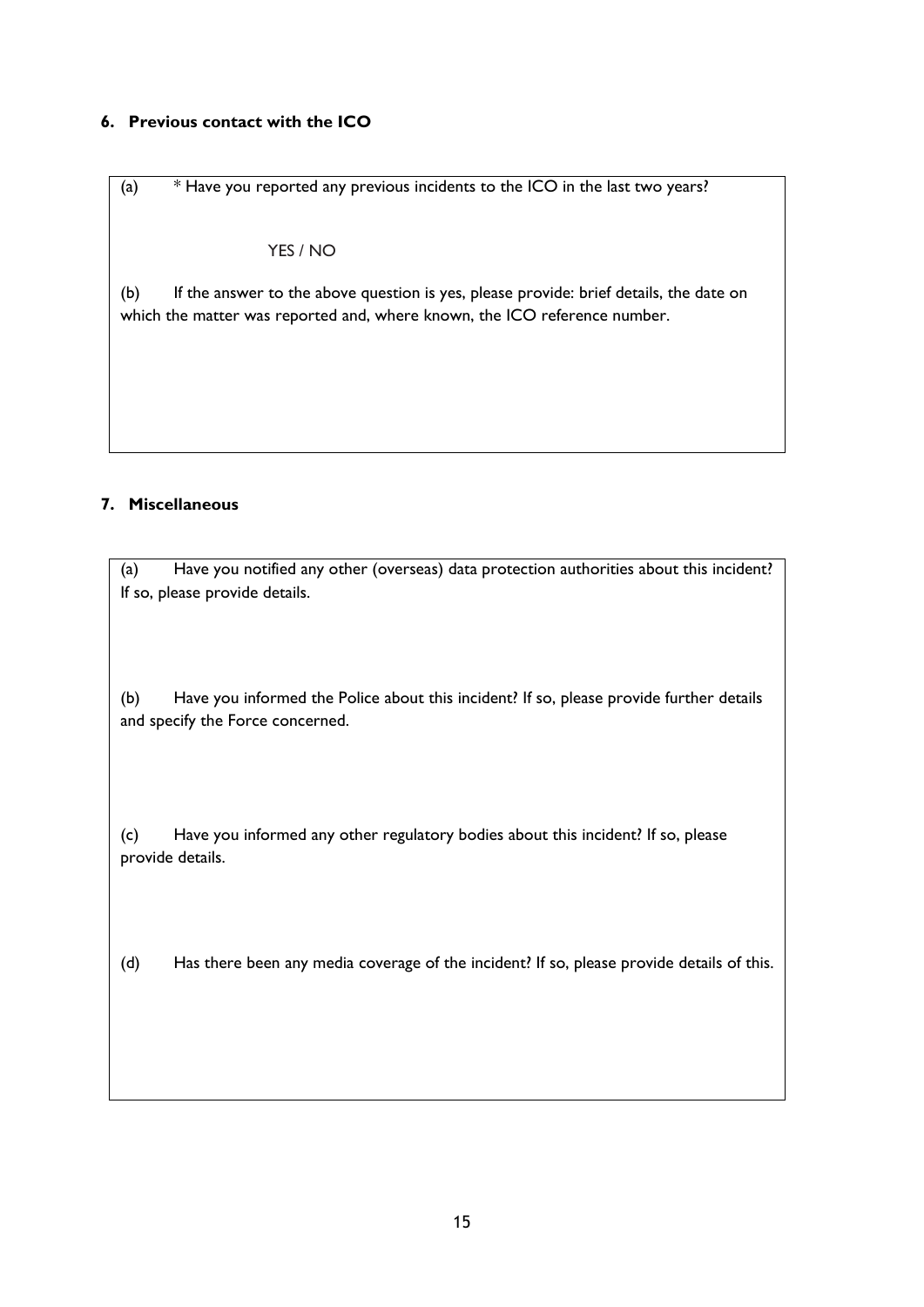This form was completed on behalf of School by:

Name:………………………………………………. Role:……………………………………………………..

Date and Time:………………………………………..